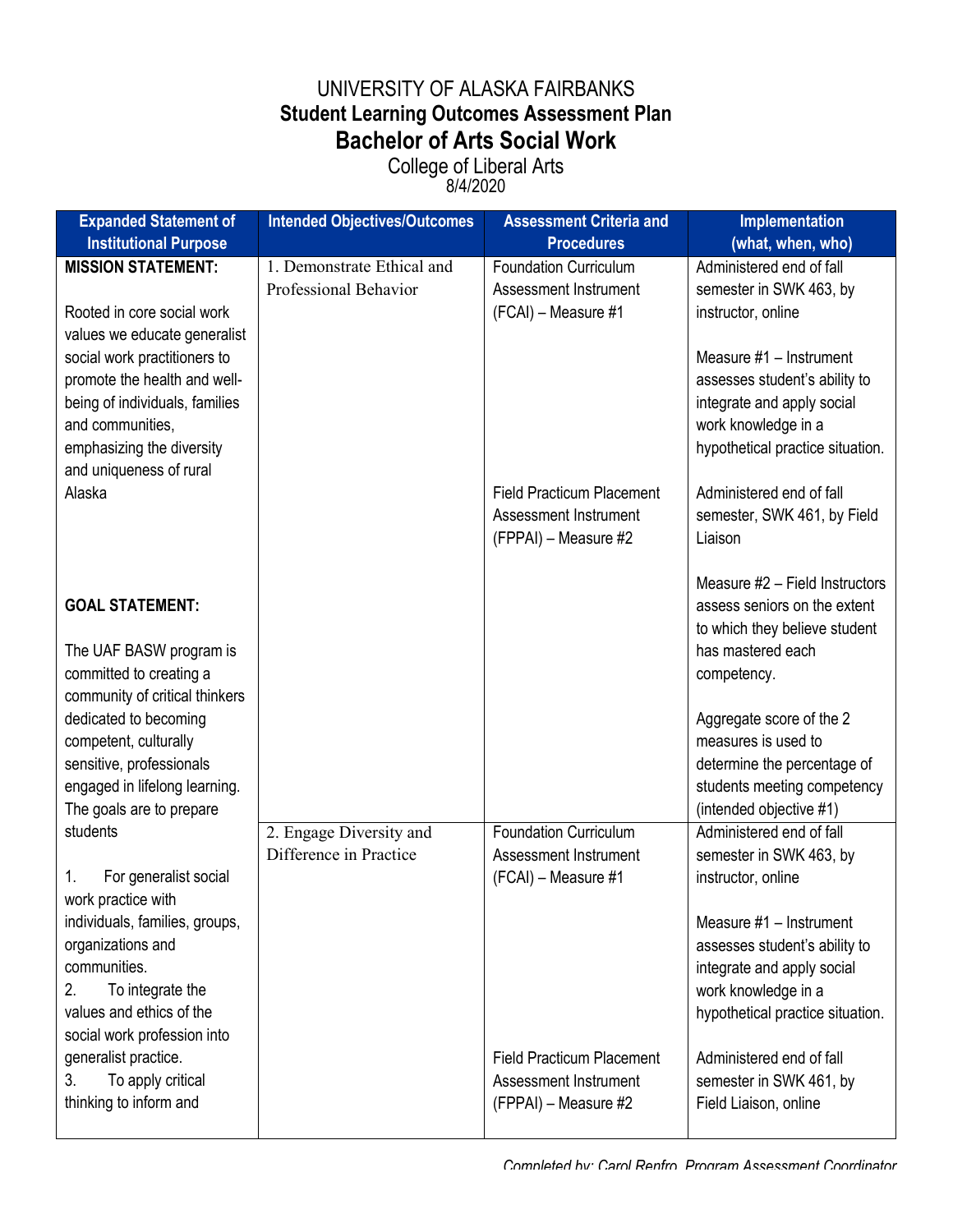|                                                                                                                                                                                     |                                                                                      |                                                                                   | Measure #1 - Instrument<br>assesses student's ability to<br>integrate and apply social<br>work knowledge in a<br>hypothetical practice situation. |
|-------------------------------------------------------------------------------------------------------------------------------------------------------------------------------------|--------------------------------------------------------------------------------------|-----------------------------------------------------------------------------------|---------------------------------------------------------------------------------------------------------------------------------------------------|
|                                                                                                                                                                                     | 4. Engage in Practice-<br>informed Research and<br><b>Research-informed Practice</b> | <b>Foundation Curriculum</b><br>Assessment Instrument<br>(FCAI) - Measure #1      | Administered end of fall<br>semester in SWK 463, by<br>instructor, online                                                                         |
|                                                                                                                                                                                     |                                                                                      |                                                                                   | Aggregate score of the 2<br>measures is used to<br>determine the percentage of<br>students meeting competency<br>(intended objective #3.)         |
|                                                                                                                                                                                     |                                                                                      |                                                                                   | Measure #2 - Field Instructors<br>assess seniors on the extent<br>to which they believe student<br>has mastered each<br>competency.               |
|                                                                                                                                                                                     |                                                                                      | <b>Field Practicum Placement</b><br>Assessment Instrument<br>(FPPAI) - Measure #2 | Administered end of fall<br>semester in SWKI 461, by<br>Field Liaison, online                                                                     |
| community well-being.                                                                                                                                                               |                                                                                      |                                                                                   | Measure #1 - Instrument<br>assesses student's ability to<br>integrate and apply social<br>work knowledge in a<br>hypothetical practice situation. |
| and scholarship, applicable<br>to the Alaskan context, that<br>contributes to individual and                                                                                        | 3. Advance Human Rights<br>and Social, Economic, and<br><b>Environmental Justice</b> | <b>Foundation Curriculum</b><br>Assessment Instrument<br>(FCAI) - Measure #1      | Administered end of fall<br>semester in SWK 463, by<br>instructor, online                                                                         |
| social and economic justice<br>To understand bio-<br>5.<br>psycho-social, spiritual and<br>cultural functioning and apply<br>it to all client systems.<br>To conduct research<br>6. |                                                                                      |                                                                                   | Aggregate score of the 2<br>measures is used to<br>determine the percentage of<br>students meeting competency<br>(intended objective #2.)         |
| communicate professional<br>judgments.<br>To engage diversity in<br>4.<br>generalist practice to<br>advance human rights and                                                        |                                                                                      |                                                                                   | Measure #2 - Field Instructors<br>assess seniors on the extent<br>to which they believe student<br>has mastered each<br>competency.               |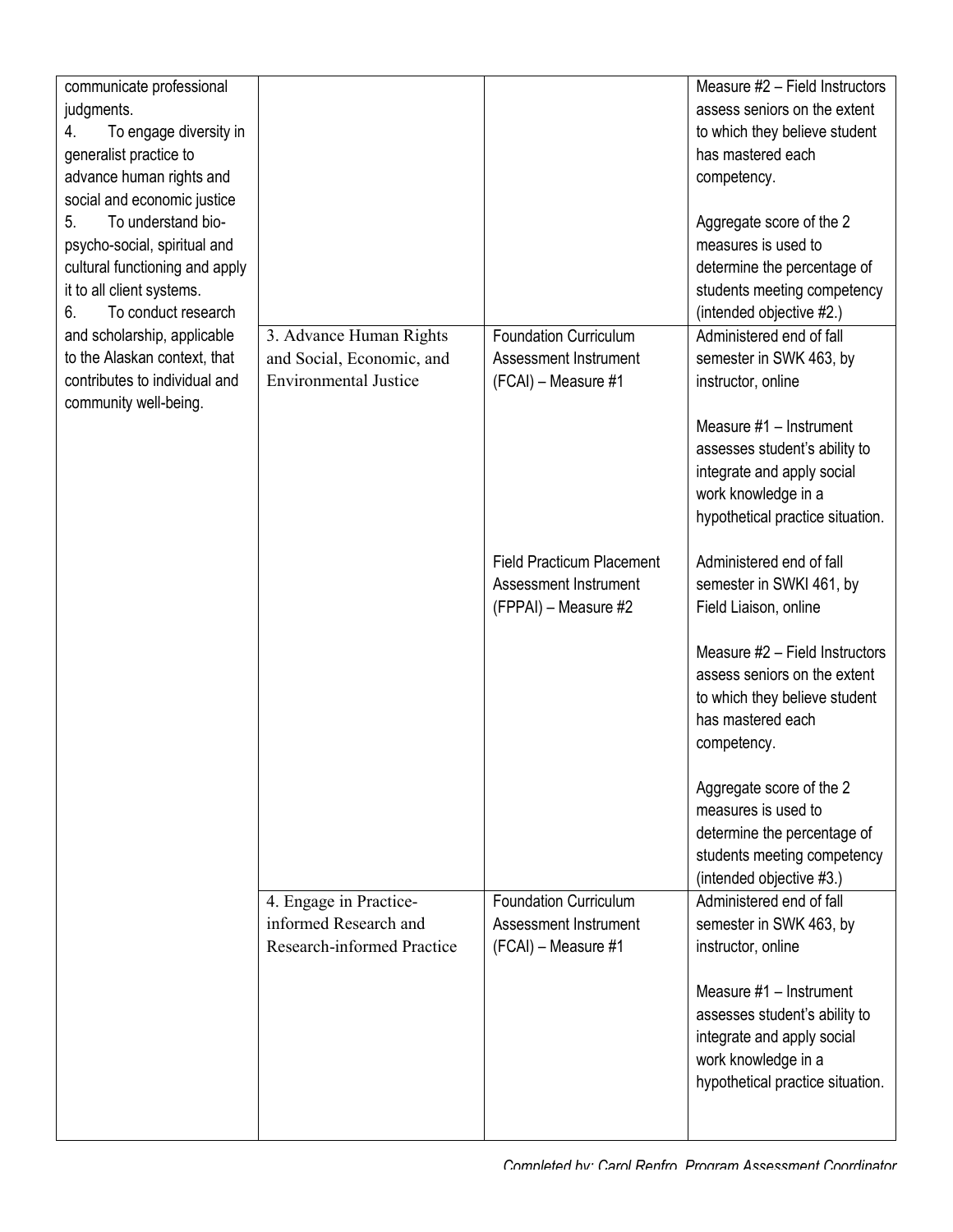|                              | <b>Field Practicum Placement</b> | Administered end of fall         |
|------------------------------|----------------------------------|----------------------------------|
|                              | Assessment Instrument            | semester in SWK 461, by          |
|                              | (FPPAI) - Measure #2             | Field Liaison, online            |
|                              |                                  |                                  |
|                              |                                  | Measure #2 - Field Instructors   |
|                              |                                  | assess seniors on the extent     |
|                              |                                  | to which they believe student    |
|                              |                                  | has mastered each                |
|                              |                                  | competency.                      |
|                              |                                  |                                  |
|                              |                                  | Aggregate score of the 2         |
|                              |                                  | measures is used to              |
|                              |                                  | determine the percentage of      |
|                              |                                  | students meeting competency      |
|                              |                                  | (intended objective #4.)         |
| 5. Engage in Policy Practice | <b>Foundation Curriculum</b>     | Administered end of fall         |
|                              | Assessment Instrument            | semester in SWK 463, by          |
|                              | (FCAI) - Measure #1              | instructor, online               |
|                              |                                  |                                  |
|                              |                                  | Measure #1 - Instrument          |
|                              |                                  | assesses student's ability to    |
|                              |                                  | integrate and apply social       |
|                              |                                  | work knowledge in a              |
|                              |                                  | hypothetical practice situation. |
|                              |                                  |                                  |
|                              | <b>Field Practicum Placement</b> | Administered end of fall         |
|                              | Assessment Instrument            | semester in SWK 461, by          |
|                              | (FPPAI) - Measure #2             | Field Liaison, online            |
|                              |                                  |                                  |
|                              |                                  | Measure #2 - Field Instructors   |
|                              |                                  | assess seniors on the extent     |
|                              |                                  | to which they believe student    |
|                              |                                  | has mastered each                |
|                              |                                  | competency.                      |
|                              |                                  |                                  |
|                              |                                  | Aggregate score of the 2         |
|                              |                                  | measures is used to              |
|                              |                                  | determine the percentage of      |
|                              |                                  | students meeting competency      |
|                              |                                  | (intended objective #5.)         |
| 6. Engage with Individuals,  | <b>Foundation Curriculum</b>     | Administered end of fall         |
| Families, Groups,            | Assessment Instrument            | semester in SWK 463, by          |
| Organizations, and           | (FCAI) - Measure #1              | instructor, online               |
| Communities                  |                                  |                                  |
|                              |                                  | Measure #1 - Instrument          |
|                              |                                  | assesses student's ability to    |
|                              |                                  | integrate and apply social       |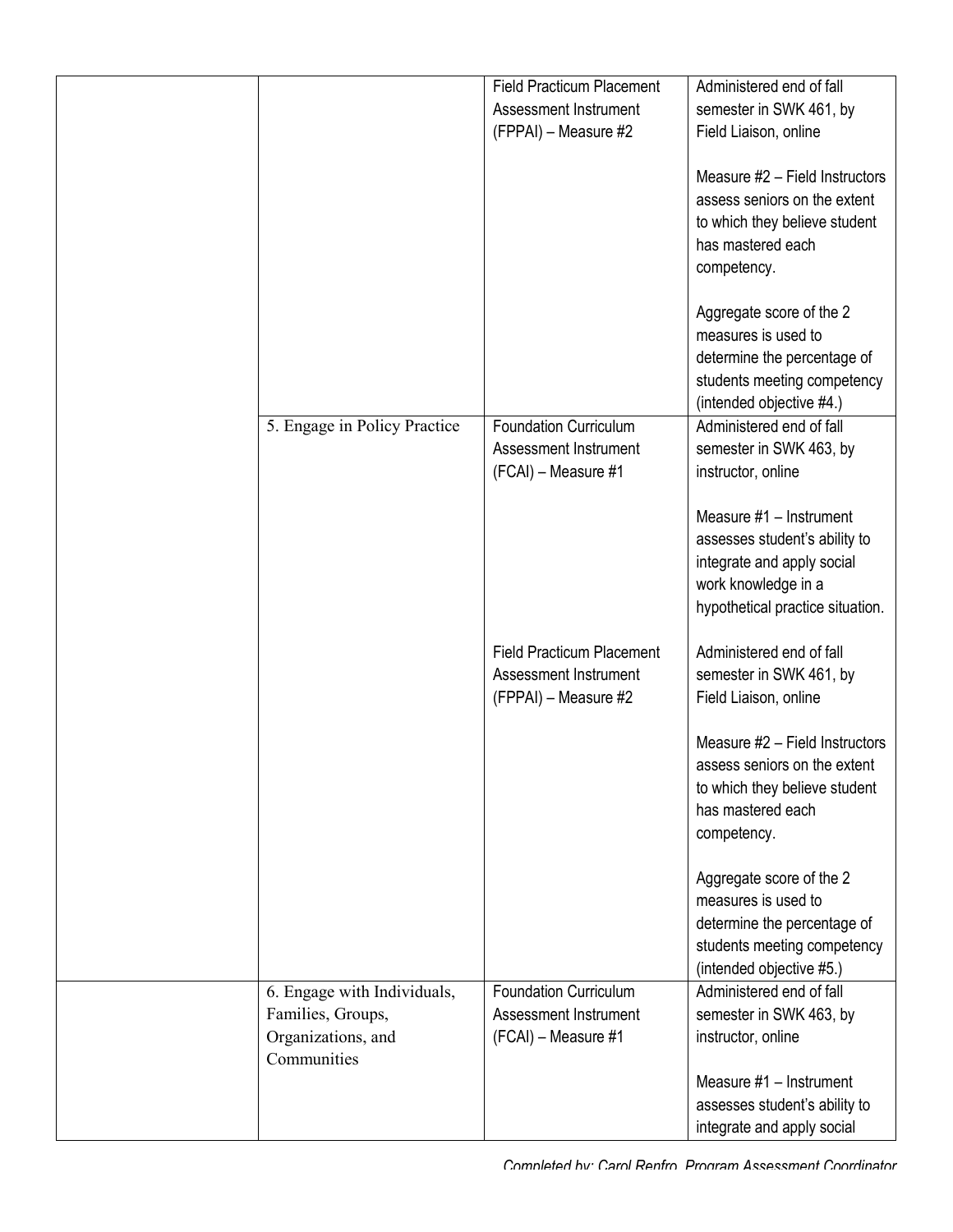| work knowledge in a                                                                        |  |
|--------------------------------------------------------------------------------------------|--|
| hypothetical practice situation.                                                           |  |
| <b>Field Practicum Placement</b><br>Administered end of fall                               |  |
| Assessment Instrument                                                                      |  |
| semester in SWK 461, by                                                                    |  |
| (FPPAI) - Measure #2<br>Field Liaison, online                                              |  |
| Measure #2 - Field Instructors                                                             |  |
| assess seniors on the extent                                                               |  |
| to which they believe student                                                              |  |
| has mastered each                                                                          |  |
| competency.                                                                                |  |
|                                                                                            |  |
| Aggregate score of the 2                                                                   |  |
| measures is used to                                                                        |  |
| determine the percentage of                                                                |  |
| students meeting competency                                                                |  |
| (intended objective #6.)                                                                   |  |
| 7. Assess Individuals,<br>Administered end of fall<br><b>Foundation Curriculum</b>         |  |
| Families, Groups,<br>Assessment Instrument<br>semester in SWK 463, by                      |  |
| Organizations, and<br>(FCAI) - Measure #1<br>instructor, online                            |  |
| Communities                                                                                |  |
| Measure #1 - Instrument                                                                    |  |
| assesses student's ability to                                                              |  |
| integrate and apply social                                                                 |  |
| work knowledge in a                                                                        |  |
| hypothetical practice situation.                                                           |  |
| <b>Field Practicum Placement</b><br>Administered end of fall                               |  |
| Assessment Instrument<br>semester in SWK 461, by                                           |  |
| (FPPAI) – Measure #2<br>Field Liaison, online                                              |  |
|                                                                                            |  |
| Measure #2 - Field Instructors                                                             |  |
| assess seniors on the extent                                                               |  |
| to which they believe student                                                              |  |
| has mastered each                                                                          |  |
| competency.                                                                                |  |
|                                                                                            |  |
| Aggregate score of the 2                                                                   |  |
| measures is used to                                                                        |  |
| determine the percentage of                                                                |  |
| students meeting competency                                                                |  |
| (intended objective #7.)                                                                   |  |
| 8. Intervene with Individuals,<br>Administered end of fall<br><b>Foundation Curriculum</b> |  |
|                                                                                            |  |
| Families, Groups,<br>Assessment Instrument<br>semester in SWK 463, by                      |  |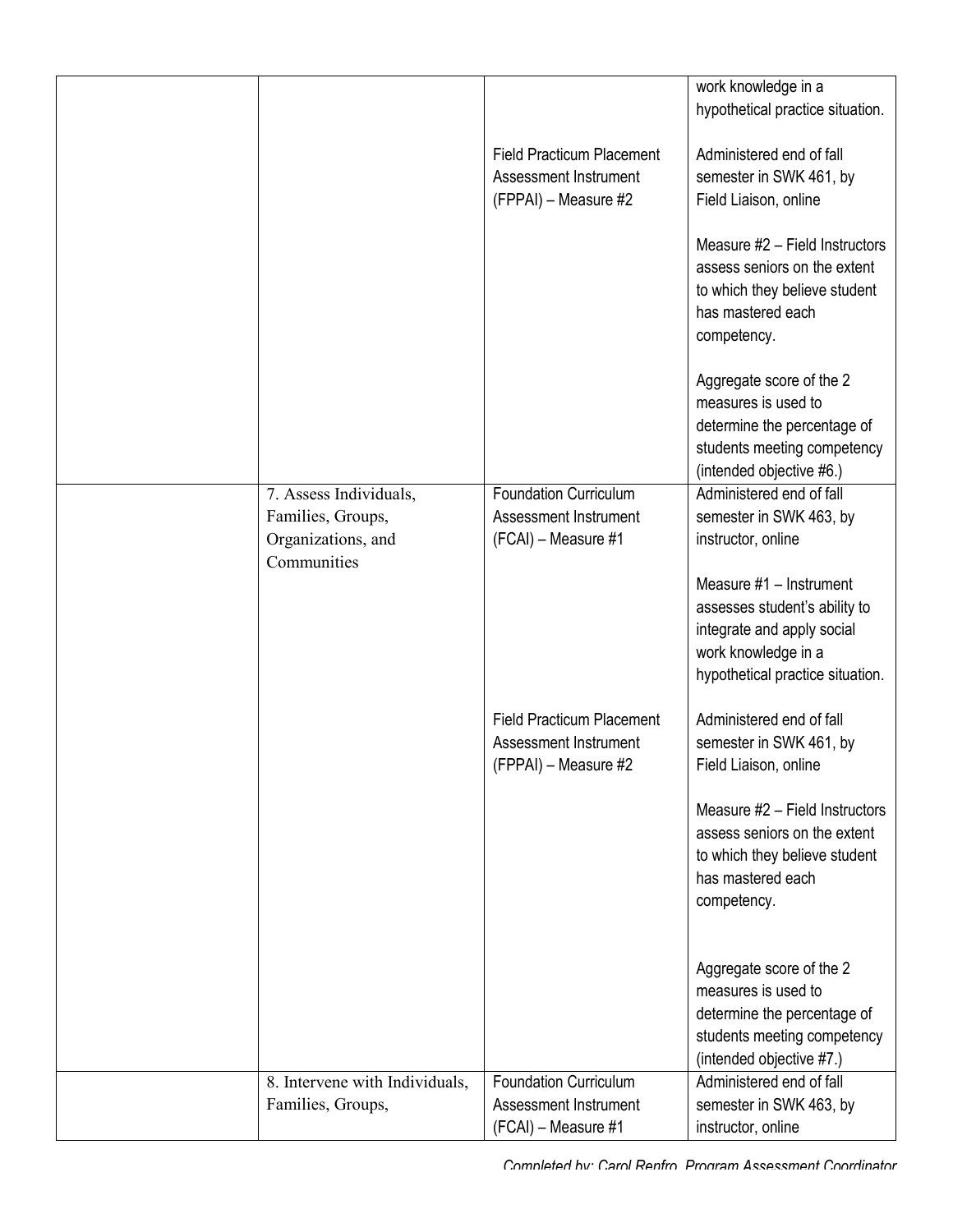| Organizations, and<br>Communities                                                                |                                                                                   | Measure #1 - Instrument<br>assesses student's ability to<br>integrate and apply social<br>work knowledge in a<br>hypothetical practice situation.                                                                              |
|--------------------------------------------------------------------------------------------------|-----------------------------------------------------------------------------------|--------------------------------------------------------------------------------------------------------------------------------------------------------------------------------------------------------------------------------|
|                                                                                                  | <b>Field Practicum Placement</b><br>Assessment Instrument<br>(FPPAI) - Measure #2 | Administered end of fall<br>semester in SWK 461, by<br>Field Liaison, online                                                                                                                                                   |
|                                                                                                  |                                                                                   | Measure #2 - Field Instructors<br>assess seniors on the extent<br>to which they believe student<br>has mastered each<br>competency.                                                                                            |
|                                                                                                  |                                                                                   | Aggregate score of the 2<br>measures is used to<br>determine the percentage of<br>students meeting competency<br>(intended objective #8.)                                                                                      |
| 9. Evaluate Practice with<br>Individuals, Families, Groups,<br>Organizations, and<br>Communities | <b>Foundation Curriculum</b><br>Assessment Instrument<br>(FCAI) - Measure #1      | Administered end of fall<br>semester in SWK 463, by<br>instructor, online<br>Measure #1 - Instrument<br>assesses student's ability to<br>integrate and apply social<br>work knowledge in a<br>hypothetical practice situation. |
|                                                                                                  | <b>Field Practicum Placement</b><br>Assessment Instrument<br>(FPPAI) - Measure #2 | Administered end of fall<br>semester in SWK 461, by<br>Field Liaison, online                                                                                                                                                   |
|                                                                                                  |                                                                                   | Measure #2 - Field Instructors<br>assess seniors on the extent<br>to which they believe student<br>has mastered each<br>competency.                                                                                            |
|                                                                                                  |                                                                                   | Aggregate score of the 2<br>measures is used to<br>determine the percentage of<br>students meeting competency<br>(intended objective #9.)                                                                                      |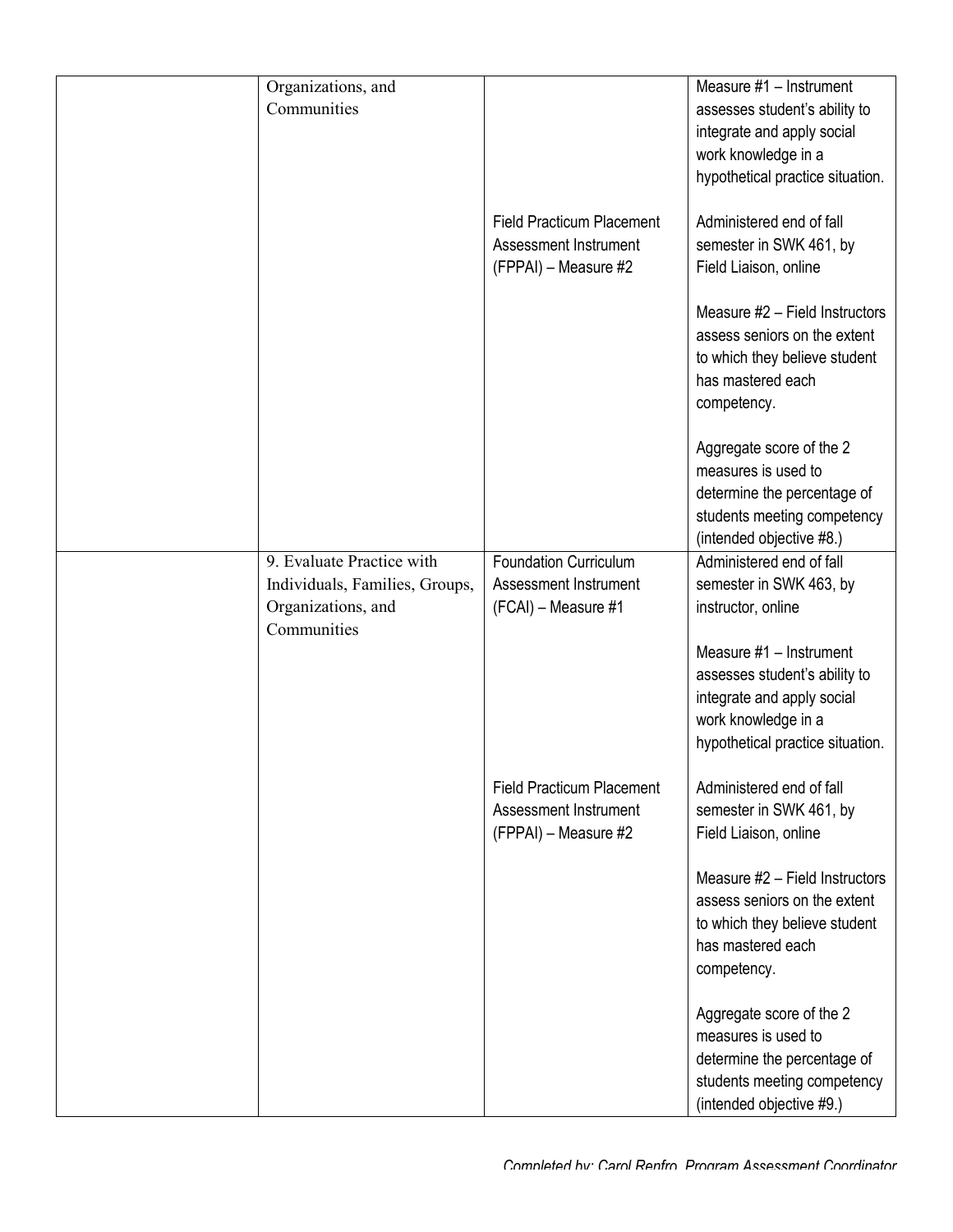*Competency 1: Demonstrate Ethical and Professional Behavior* 

1.1 Student will make ethical decisions by applying the standards of the NASW Code of Ethics, relevant laws and regulations, models for ethical decision-making, ethical conduct of research, and additional codes of ethics as appropriate to context;

1.2 Student will use reflection and self-regulation to manage personal values and maintain professionalism in practice situations;

1.3 Student will demonstrate professional demeanor in behavior; appearance; and oral, written, and electronic communication;

1.4 Student will use technology ethically and appropriately to facilitate practice outcomes; and

1.5 Student will use supervision and consultation to guide professional judgment and behavior.

*Competency 2: Engage Diversity and Difference in Practice* 

2.1 Student will apply and communicate understanding of the importance of diversity and difference in shaping life experiences in practice at the micro, mezzo, and macro levels;

2.2 Student will present themselves as learners and engage clients and constituencies as experts of their own experiences; and

2.3 Student will apply self-awareness and self- regulation to manage the influence of personal biases and values in working with diverse clients and constituencies 

*Competency 3: Advance Human Rights and Social, Economic, and Environmental Justice*

3.1 Student will apply their understanding of social, economic, and environmental justice to advocate for human rights at the individual and system levels; and

3.2 Student will engage in practices that advance social, economic, and environmental justice.

*Competency 4: Engage In Practice-informed Research and Research-informed Practice* 4.1 Student will use practice experience and theory to inform scientific inquiry and research;

4.2 Student will apply critical thinking to engage in analysis of quantitative and qualitative research methods and research findings; and

4.3 Student will use and translate research evidence to inform and improve practice, policy, and service delivery.

*Competency 5: Engage in Policy Practice* 

5.1 Student will identify social policy at the local, state, and federal level that impacts well-being, service delivery, and access to social services;

5.2 Student will assess how social welfare and economic policies impact the delivery of and access to social services;

5.3 Student will apply critical thinking to analyze, formulate, and advocate for policies that advance human rights and social, economic, and environmental justice.

*Competency 6: Engage with Individuals, Families, Groups, Organizations, and Communities.*